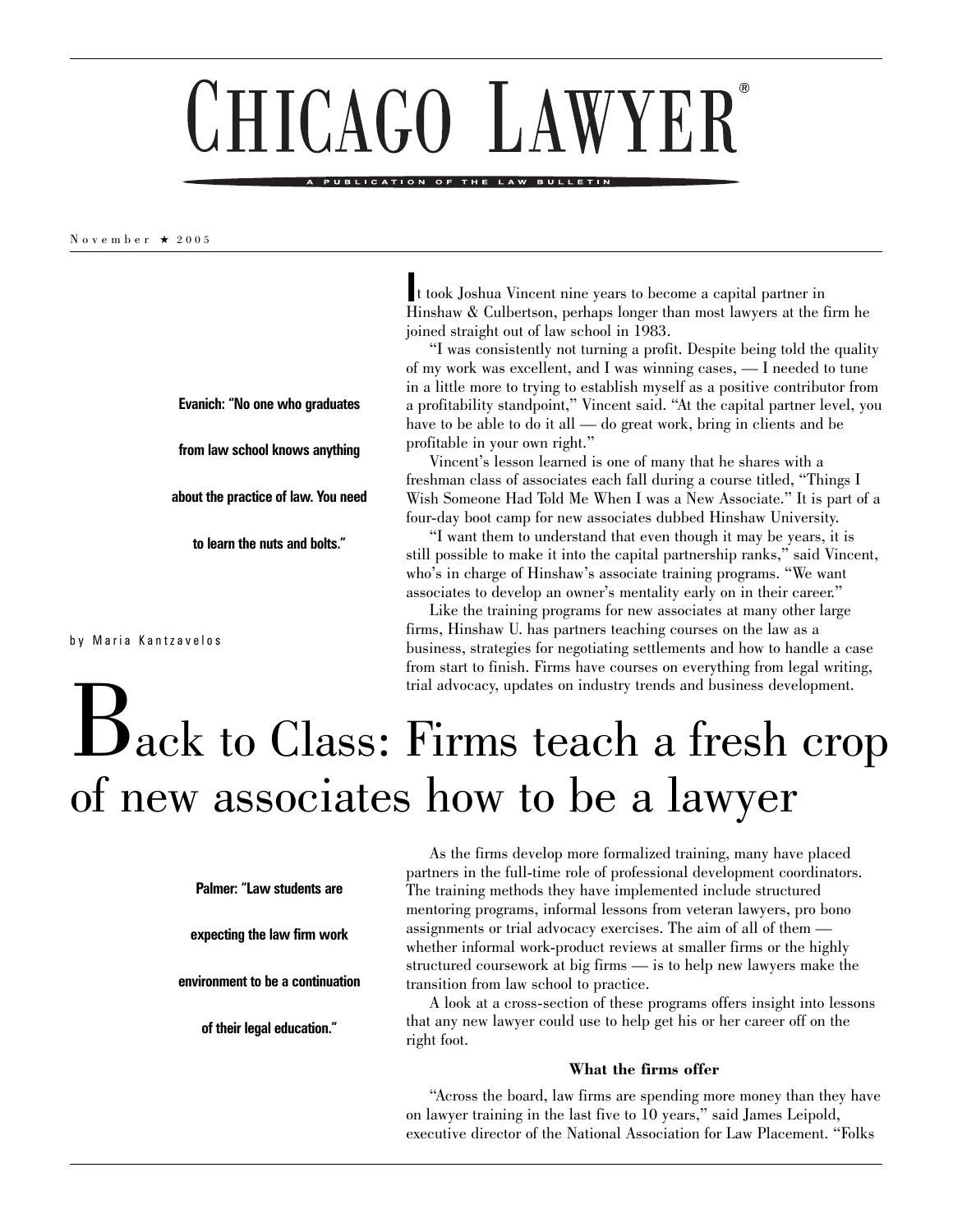

**Joshua Vincent, a partner at Hinshaw & Culbertson, is heavily involved in "Hinshaw University," a four-day boot camp to help the firm's new associates get off on the right foot.**

have really made the connection between lawyer training and retention. That has been the driving force."

Many firms are recognizing through their training programs that lawyers just out of law school want to know what is expected of them to succeed.

"They're suddenly thrown into an environment they're unfamiliar with," said Helen Friedli, local managing partner in McDermott, Will & Emery. "They're very insecure if they don't know what's expected. That insecurity can affect their performance, their development. The paralysis that comes with anxiety, you want to take that away."

An example of a firm's effort to remove insecurity unfolded on a recent afternoon in a conference room at Jenner & Block, where professional development director Charlotte Wager set the ground rules for an associate-toassociate mentoring program.

The role of the mentor, Wager pointed out to a half dozen newly matched mentors and mentees, is to provide new lawyers with advice, support and insight into the culture of the firm.

Wager offered some possible topics to discuss: how to get work and how to turn down assignments, how to manage time, how to work with support staff and how to become an insider at the firm.

And if the mentoring relationship isn't working, Wager said, "There's a no-fault divorce rule; you can be reassigned."

This sort of formalized mentoring program is just one way that many firms give new associates the information they need to succeed, while improving the quality of lawyers within the firm.

Richard Palmer, a partner in Wildman, Harrold, Allen &

Dixon who serves as director of associate development, said the approach to training has evolved since he started as a new lawyer at the firm in the mid-1980s.

"The training was not highly structured. It was more individualized, and the training centered more on work experiences instead of classrooms," Palmer said. "A partner would come in, give you a file and talk to you about the file and let you run with it. [He'd] say, 'Call me if you have any questions.'"

Today, Palmer said, prospective associates demand formalized training.

"As we've progressed from Baby Boomers to Gen X and Y, I think law students are expecting the law firm work environment to be a continuation of their legal education," Palmer said. "They want a firm-initiated structure."

Law students ask about a firm's professional development opportunities during their job interviews. "That's how they shop for law firms," Palmer said.

Brette Bensinger, 27, a recent graduate of Chicago-Kent College of Law, said training was one of the things she wanted in a firm.

"I was looking for a firm that shows they have a strong interest in developing new lawyers," Bensinger said. She had never argued a case in front of a judge, written up an order or taken a deposition, she said. "Those tasks can be daunting."

From her first year at Georgetown University Law Center, Amanda Berndt was determined to land a job at a big law firm, largely because of the training opportunities, she said. She recently started at Wildman Harrold.

"They're willing to devote the first few weeks of your time here with, 'Sit down and learn,' instead of, 'Welcome — we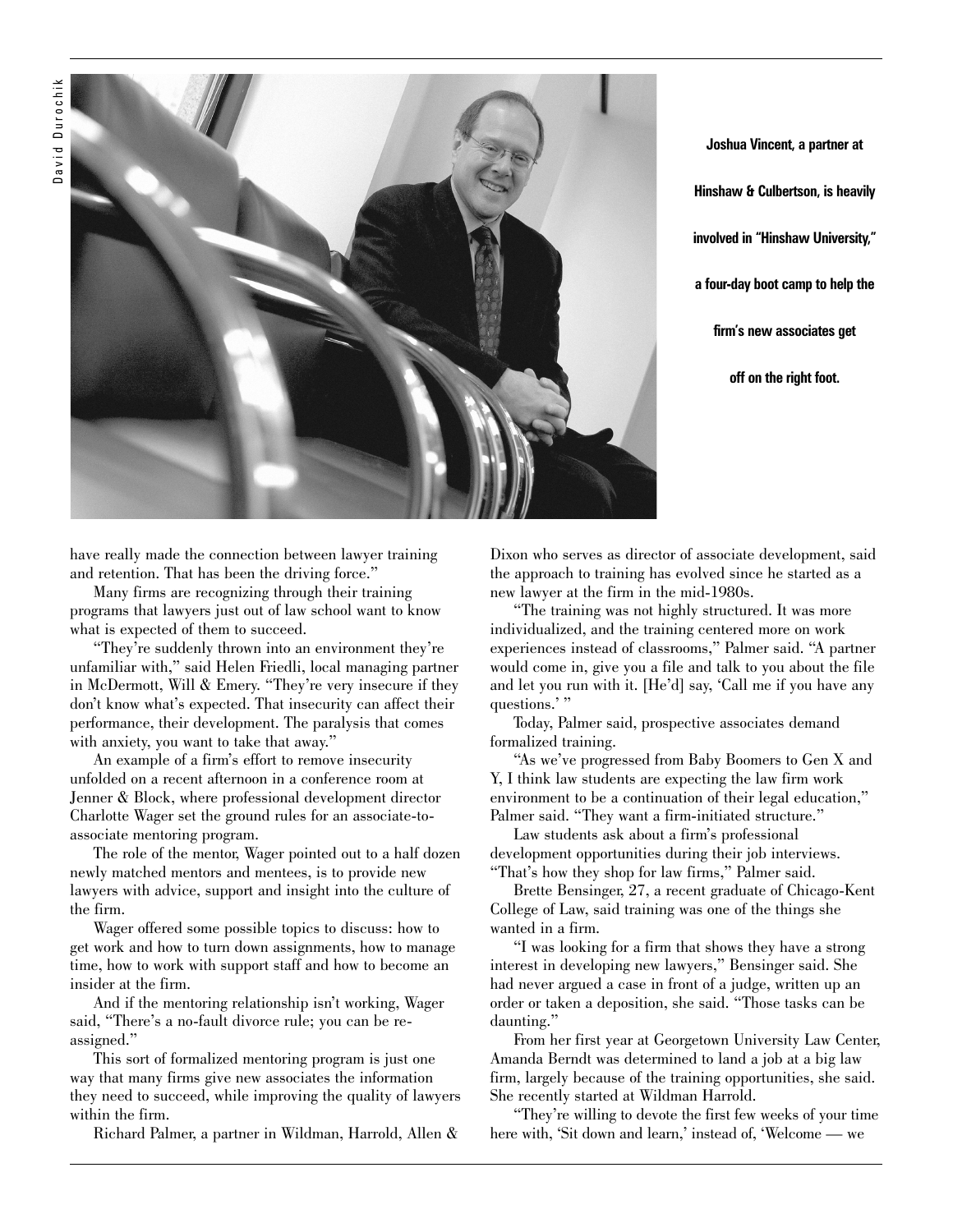need you to do this, just get it done," she said.

So far, she's gone through some of the training sessions that familiarize new lawyers with the operations of the firm, as well as tips on time management, how to get work and various topics specific to litigation.

"Formal training is great, and they've done a lot of that. It's been helpful," Berndt said. "But it doesn't really sink in until you've done it."

At McDermott, Will & Emery, more than 200 attorneys worked more than 2,200 hours last year on the creation of a curriculum for substantive knowledge and professional development for lawyers at all levels, said Sharon Abrahams, the firm's director of professional development.

"We're telling them what they need to know, then we're giving them the training that goes with it," Abrahams said.

As part of the program, the firm provides a roadmap of identified skills and proficiencies that associates and partners can follow in their career development. It is meant to ensure that no one falls through the cracks, Friedli said.

But she stressed that the formalized approach supplements the apprentice model that continues from when she first joined the firm in the early 1980s.

"It's kind of a luxury to be able to shadow a partner. In the 1980s, there was time for that, a flexibility that allowed for learning at the knee of the master," Friedli said. "We're still trying to emulate that today."

Many of the larger firms believe it's worth it to spend the time and money on associate training, knowing full well that many — if not most of those associates will no longer be with the firm several years down the road.

"What would be worse is not spending anything on them and having them stay," said Paula Holderman, professional development director at Winston & Strawn. "To some extent, every law firm relies on having some attrition. The key is to keep the



keepers — the people who will be a benefit to you as a firm."

# **Law as business**

As a new associate at Hinshaw & Culbertson, Bensinger is reminded of some advice she received last year when the firm's summer associates and clerks visited with U.S. District Judge Wayne R. Andersen. "He said, 'Make contacts now because you never know when a friend is going to turn around in a few years and become a client,'" Bensinger recalled.

That advice is enveloped in lessons at Hinshaw and many other firms, where classes on law as a business are one aspect of associate training.

Eva Wisnik, president of New York-based Wisnik Career Enterprises Inc., helps many Chicago firms teach attorneys strategies to develop and maintain business.

Her program offers tips on where and how to find clients, anywhere from attorneys in their own offices to friends or neighborhood groups.

"It's not that we expect them to bring in business right away, but they do have relationships. Their own peers are very likely to be future clients," Wisnik said. "Focus on how to stay in touch with contacts in a substantive way. How do you start thinking about what kinds of organizations you want to get involved in? How do you want to get yourself entrenched in that new business environment?"



Lorna Propes **Richard Palmer** 

Wisnik advises new attorneys to perform at least one task every day toward building professional relationships.

"It could be glancing at the business section of a newspaper, attending a professional association meeting, having breakfast with somebody you used to work with, emailing alumni," Wisnik said. "You need to be thinking about other people — they will be the best source of future information, contacts and business."

As a new lawyer, gaining a clear understanding of the business aspects of practice can be just as important as grasping legal aspects of the job.

"A lot of new lawyers don't really have a grasp on what basis they're going to be evaluated, how it is that the firm makes money and where the other ancillary things they're asked to do fit into the business," Vincent said.

That's where primers on time sheets and billing come into play.

"The time sheet is a diary of the case. You have to write your time entries with that in mind. You have to show forward motion, not wheelspinning," Vincent said.

The firm trains new associates to use details and active voice in describing how they spend their time on a project, he said.

"As lawyers who bill by the hour, it's important for clients to know something productive has taken place," Vincent said. "If you just put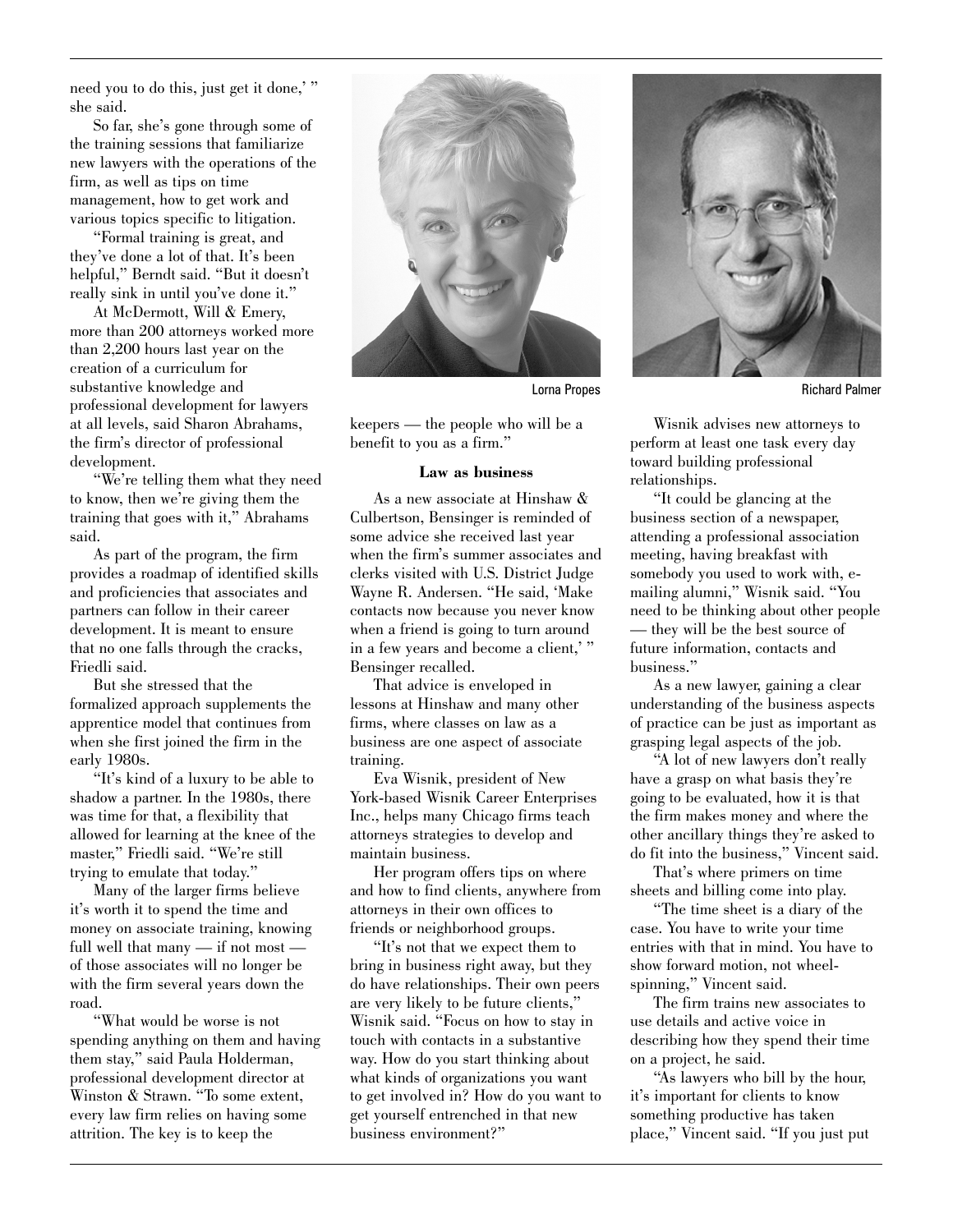down an entry such as, 'legal research,' the client has no idea what you've researched."

New lawyers also learn some of the basic tools for managing a case from start to finish. "One thing they have no real concept of is the life of a case file," Vincent said. "Many associates come into a law firm and are comfortable with being asked to do bits and pieces of cases without ever seeing how it all comes together.

"One of the basic aspects of our training program is to teach them from case inception: Who do you talk to? What are you looking for? … The goal is to move the ball forward, to bring the case to resolution."

# **Learning the corporate transaction**

Firms recognize that law schools provide only the beginning of an education.

At Kirkland & Ellis, for example, associates receive year-round training through programs and lectures on topics related to specialized practice areas, as well as mock trials, deposition workshops and tutorials on issues like evidentiary tools.

Last year, new corporate associates spent more than 75 classroom hours in the Kirkland Institute of Corporate Practice, an in-house program offering lectures from senior partners on topics such as mergers, acquisitions, leveraged buyouts, public offerings and tax and accounting issues, said Kevin Evanich, a private equity lawyer who helps lead the lecture series.

"We view it as, you never leave law school. You are constantly learning here in an academic setting," Evanich said. "No one who graduates from law school knows anything about the practice of law. You need to learn the nuts and bolts that are relative to your clients' needs."

The firm also offers the Kirkland Institute of Restructuring Training, the Kirkland Institute of Insolvency Training and the Kirkland Instittue of Tax Practice.

Wildman Harrold offers workshops on negotiation skills for new transactional lawyers. For litigators,

the workshops focus on advocacy and deposition skills.

"Law school is to teach them how to think analytically and to expose them to the various substantive areas of law. We give them the practical skills and tools to get the job done and to represent the clients."

# **Legal writing**

Just a few weeks into their careers at Jenner & Block, dozens of new associates took notes as partner Jill Sugar Factor and associate Andrew Olejnik wrapped up a PowerPoint presentation on how to draft a contract.

The presenters gave an overview of the anatomy of a contract and

### **Anderson: "In law school, we study**

**contract law, but I've never had to draft** 

#### **any sort of transactional document."**

definitions of key terms used in most documents. They also reviewed drafting errors to avoid and went over some of the "buzz words" in contract negotiations.

"Drafting can be really fun — it really is an art," Factor told the new lawyers. "There are real career benefits to knowing this stuff and doing it well."

The contract drafting class was part of a series of workshops the firm puts on, said Howard Anderson, a new Jenner associate.

"In law school, we study contract law, but I've never had to draft any sort of transactional document," Anderson said. "Law school is very case driven and not practical and transactional driven."

Many partners in charge of associate training said new associates especially need to sharpen their legal writing skills.

"I love law schools and I'm glad they're here, but the one thing they

haven't mastered yet is teaching them how to write," Wildman Harrold's Palmer said. "Writing in law firms requires a different set of skills than writing for a law review."

Palmer said part of the legal writing training focuses on how to write a persuasive brief in court.

"You can't do that by coming out of law school and throwing every legalese you know into the first paragraph and trying to sound like a lawyer. You have to sound like a newspaper reporter, an English teacher — you have to tell a good story," Palmer said. The firm also offers tutorials in how to draft contracts.

"They need to learn how to write precisely, clearly, in plain English so somebody can read the contract and realize what's happening," Palmer said.

#### **Trying a case**

"Some law schools have differing levels of trial advocacy programs, but it seems that it's not a big priority to teach practical litigation skills. It's really our job," Palmer said.

He shared some tips his firm relays to new associates during mock deposition exercises.

First, always remember to have the witness sworn in. And before the proceeding gets started, take control of the room.

"There's a particular way to seat people so that you have control of the witness," Palmer said.

Then start asking questions of 15 words or less that result in yes-or-no answers. "You need to have a foundation built in a deposition that you could use at trial," Palmer said.

Some large firms use in-house mock trials, complete with all the fixings of a courtroom setting. At Kirkland & Ellis, for example, litigation associates try a mock case from voir dire to closing arguments before a live jury of non-lawyers. Senior litigation partners serve as judges, providing constructive criticism in a mock courtroom that has a state seal, judge's bench and a retractable jury box, said Linda Myers, a corporate partner who chairs the